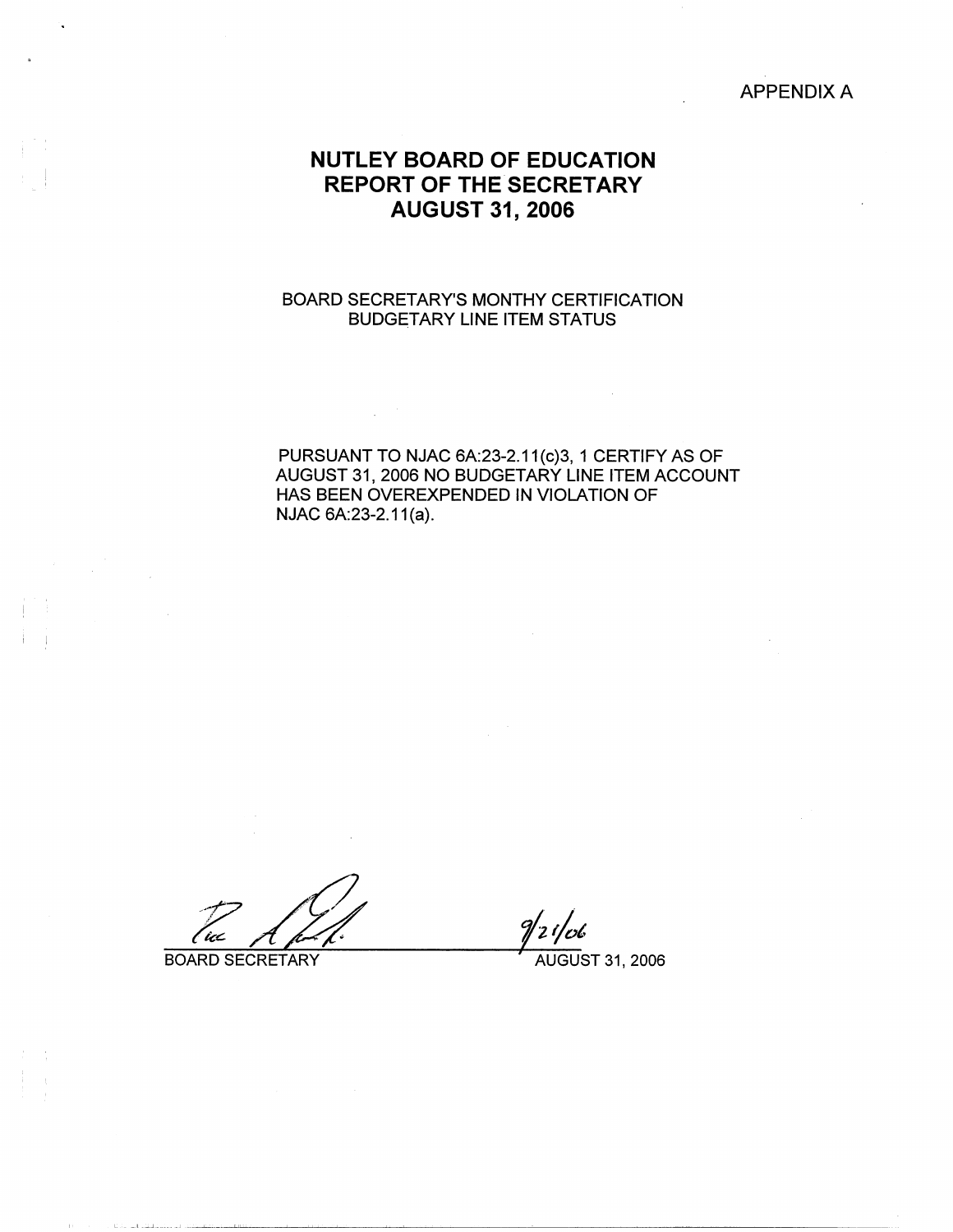**Starting date 7/1/2006 Ending date 8/31/2006 Fund: 10 GENERAL CURRENT EXPENSE** 

|          | <b>Assets and Resources</b>                 |                  |                 |
|----------|---------------------------------------------|------------------|-----------------|
|          | <b>Assets:</b>                              |                  |                 |
| 101      | Cash in bank                                |                  | \$6,110,322.47  |
|          | 102 - 106 Cash Equivalents                  |                  | \$1,700.00      |
| 111      | Investments                                 |                  | \$0.00          |
| 116      | <b>Capital Reserve Account</b>              |                  | \$102,185.17    |
| 121      | Tax levy Receivable                         |                  | \$0.00          |
|          | <b>Accounts Receivable:</b>                 |                  |                 |
| 132      | Interfund                                   | \$1,734.85       |                 |
| 141      | Intergovernmental - State                   | \$123,362.12     |                 |
| 142      | Intergovernmental - Federal                 | \$0.00           |                 |
| 143      | Intergovernmental - Other                   | (\$6,669.54)     |                 |
| 153, 154 | Other (net of estimated uncollectable of \$ | \$135.39         | \$118,562.82    |
|          | Loans Receivable:                           |                  |                 |
| 131      | Interfund                                   | \$0.00           |                 |
| 151, 152 | Other (Net of estimated uncollectable of \$ | \$0.00           | \$0.00          |
|          | <b>Other Current Assets</b>                 |                  | \$0.00          |
|          | <b>Resources:</b>                           |                  |                 |
| 301      | <b>Estimated revenues</b>                   | \$46,697,423.00  |                 |
| 302      | Less revenues                               | (\$5,867,102.53) | \$40,830,320.47 |
|          | <b>Total assets and resources</b>           |                  | \$47,163,090.93 |
|          | <b>Liabilities and fund equity</b>          |                  |                 |
|          | <b>Liabilities:</b>                         |                  |                 |
|          |                                             |                  |                 |
| 411      | Intergovernmental accounts payable - state  |                  | \$0.00          |
| 421      | Accounts payable                            |                  | \$1,731.82      |
| 431      | Contracts payable                           |                  | \$0.00          |
| 451      | Loans payable                               |                  | \$0.00          |
| 481      | Deferred revenues                           |                  | \$0.00          |

Total liabilities

Other current liabilities

I.,.,. -L--.l.--···-l--A~-~-~~-------------------------------

**\$356,625.16** 

\$354,893.34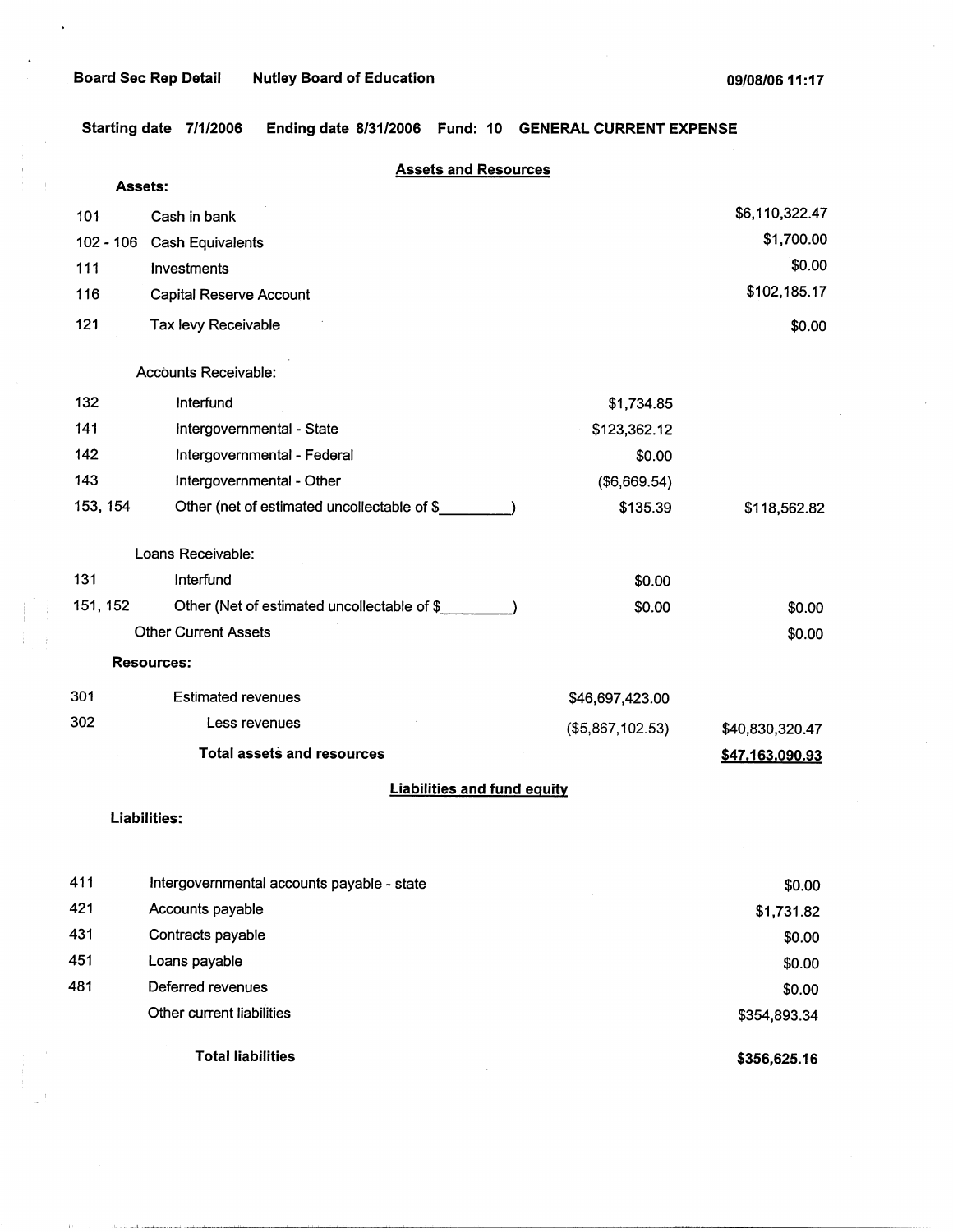**Starting date 7/1/2006 Ending date 8/31/2006 Fund: 10 GENERAL CURRENT EXPENSE** 

#### **Fund Balance:**

Appropriated: 753,754 Reserve for encumbrances Capital reserve account - July Add: Increase in capital reserve 761 604 307 309 762 751,752,76x 601 Less: Budgeted w/d from capital reserve eligible costs Less: Budgeted w/d from capital reserve excess costs Adult education programs Other reserves Appropriations \$47,244,588.16 602 770 303 Less: Expenditures (\$2,513,710.98) Encumbrances (\$39,020,251.60) (\$41,533,962.58) Total appropriated Unappropriated: Fund balance, July 1 Budgeted fund balance Total fund balance **Total liabilities and fund equity**  \$39,305,566.76 \$96,659.91 \$0.00 \$0.00 \$0.00 \$0.00 \$0.00 \$5,710,625.58 \$45,112,852.25 \$2,240,778.68 (\$547,165.16) \$96,659.91 \$46,806,465.77 **\$47,163,090.93** 

#### **Recapitulation of Budgeted Fund Balance:**

|                                    | <b>Budgeted</b>   | <b>Actual</b>    | Variance             |
|------------------------------------|-------------------|------------------|----------------------|
| Appropriations                     | \$47,244,588.16   | \$41,533,962.58  | \$5,710,625.58       |
| Revenues                           | (\$46,697,423.00) | (\$5,867,102.53) | (\$40,830,320.47)    |
| Subtotal                           | \$547,165.16      | \$35,666,860.05  | $($ \$35,119,694.89) |
| Change in capital reserve account: |                   |                  |                      |
| Plus - Increase in reserve         | \$0.00            | \$5,525.26       | (\$5,525.26)         |
| Less - Withdrawal from reserve     | \$0.00            | \$0.00           |                      |
| Subtotal                           | \$547,165.16      | \$35,672,385.31  | (\$35,125,220.15)    |
| Less: Adjustment for prior year    | \$0.00            | \$0.00           |                      |
| <b>Budgeted fund balance</b>       | \$547,165.16      | \$35,672,385.31  | (\$35,125,220.15)    |
|                                    |                   |                  |                      |

Prepared and submitted by :<br>Prepared and submitted by :<br>Board Secretary

Board Secretary

 $9/21/66$ *I* 

Date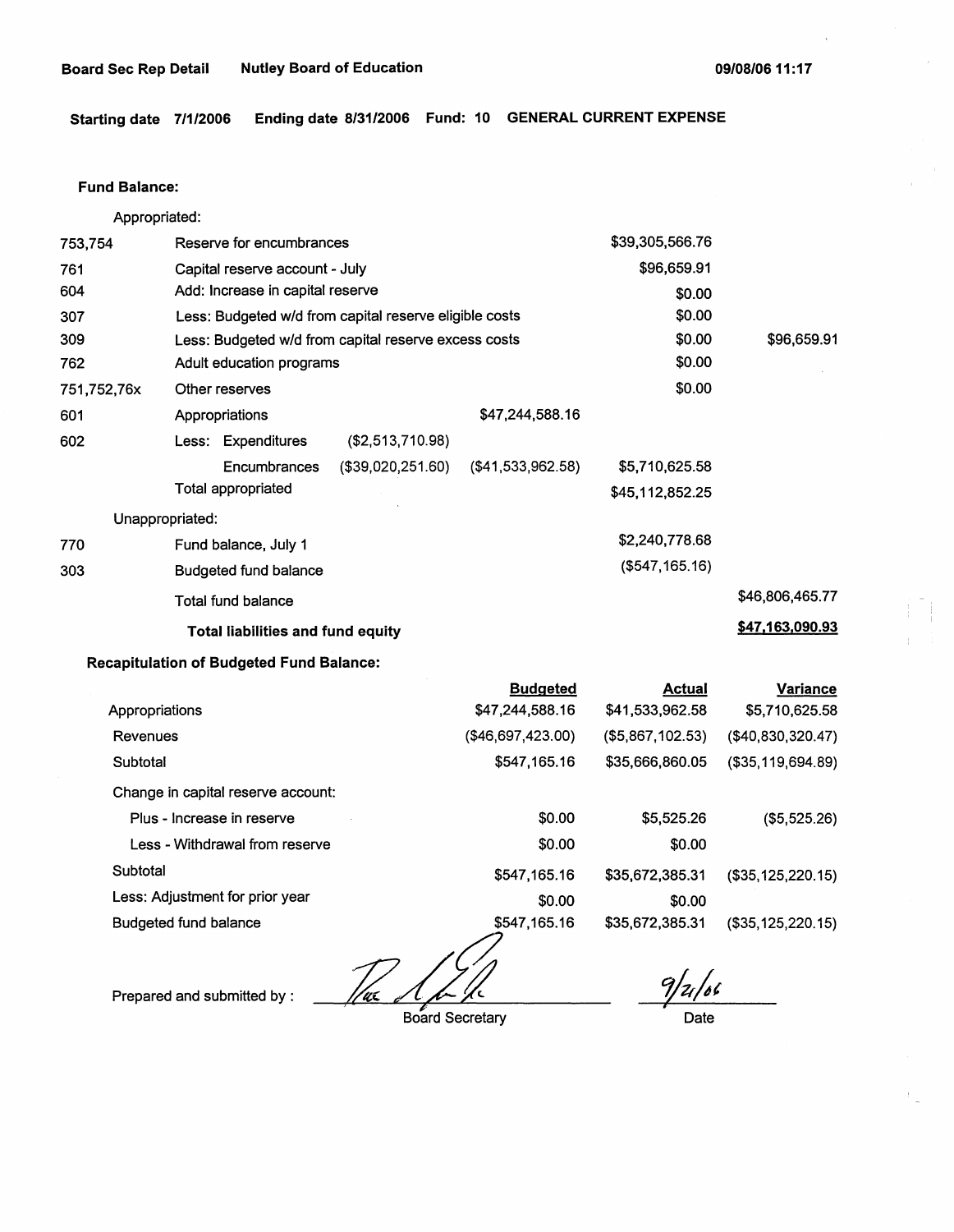$\ddot{\phantom{0}}$ 

 $\hat{\boldsymbol{\theta}}$ 

**Starting date 7/1/2006 Ending date 8/31/2006 Fund: 20 SPECIAL REVENUE FUNDS** 

|          | <b>Assets and Resources</b>                 |                |                |
|----------|---------------------------------------------|----------------|----------------|
| Assets:  |                                             |                |                |
| 101      | Cash in bank                                |                | \$173,315.49   |
|          | 102 - 106 Cash Equivalents                  |                | \$0.00         |
| 111      | Investments                                 |                | \$0.00         |
| 116      | Capital Reserve Account                     |                | \$0.00         |
| 121      | Tax levy Receivable                         |                | \$0.00         |
|          | <b>Accounts Receivable:</b>                 |                |                |
| 132      | Interfund                                   | \$0.00         |                |
| 141      | Intergovernmental - State                   | \$694.07       |                |
| 142      | Intergovernmental - Federal                 | \$440.96       |                |
| 143      | Intergovernmental - Other                   | \$0.00         |                |
| 153, 154 | Other (net of estimated uncollectable of \$ | \$0.00         | \$1,135.03     |
|          | Loans Receivable:                           |                |                |
| 131      | Interfund                                   | \$0.00         |                |
| 151, 152 | Other (Net of estimated uncollectable of \$ | \$0.00         | \$0.00         |
|          | <b>Other Current Assets</b>                 |                | \$0.00         |
|          | <b>Resources:</b>                           |                |                |
| 301      | <b>Estimated revenues</b>                   | \$1,364,981.00 |                |
| 302      | Less revenues                               | (\$57,677.00)  | \$1,307,304.00 |
|          | <b>Total assets and resources</b>           |                | \$1,481,754.52 |
|          | <b>Liabilities and fund equity</b>          |                |                |
|          | <b>Liabilities:</b>                         |                |                |
|          |                                             |                |                |
| 411      | Intergovernmental accounts payable - state  |                | \$3,603.26     |
| 421      | Accounts payable                            |                | \$0.20         |
| 431      | Contracts payable                           |                | \$0.00         |
| 451      | Loans payable                               |                | \$0.00         |
| 481      | Deferred revenues                           |                | \$117,051.44   |

**Total liabilities** 

Other current liabilities

 $\tau_{\rm c}$  ,  $\tau_{\rm c}$  ,  $\tau_{\rm c}$  , and a simultaneously  $\tau_{\rm c}$ 

**\$121,043.00** 

\$388.10

 $\frac{1}{2}$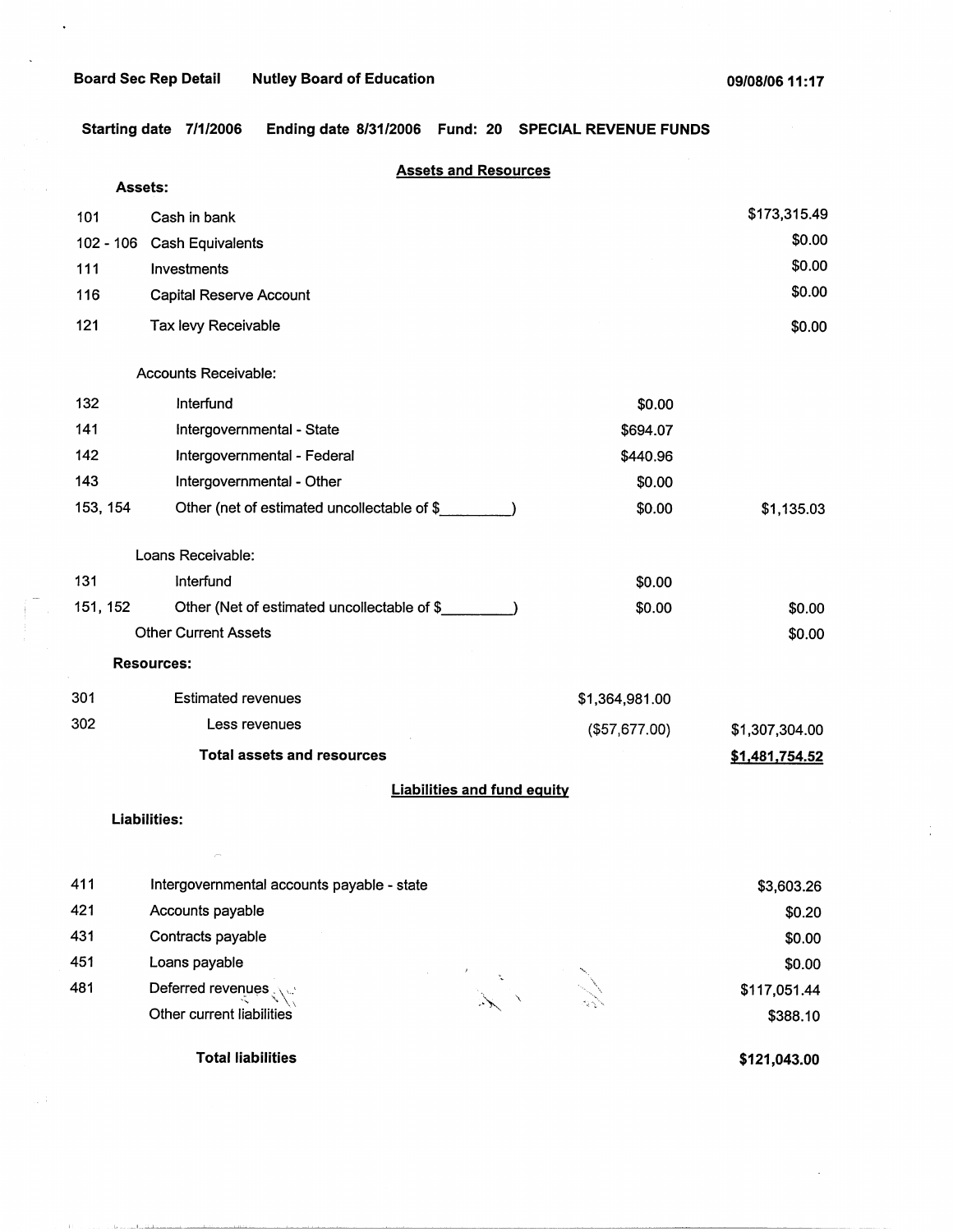**Starting date 7/1/2006 Ending date 8/31/2006 Fund: 20 SPECIAL REVENUE FUNDS** 

#### **Fund Balance:**

753,754 761 604 307 309 Appropriated: Reserve for encumbrances Capital reserve account - July Add: Increase in capital reserve Less: Budgeted w/d from capital reserve eligible costs Less: Budgeted w/d from capital reserve excess costs \$79,130.72 \$0.00 \$0.00 \$0.00 \$0.00 762 751,752,76x 601 Adult education programs  $\sim$  \$0.00 602 770 303 Other reserves \$0.00 Appropriations \$1,381,537.50 Less: Expenditures (\$177,388.41) **Encumbrances** Total appropriated Unappropriated: Fund balance, July 1 Budgeted fund balance Total fund balance (\$69,282.22) **Total liabilities and fund equity Recapitulation of Budgeted Fund Balance:**  (\$246,670.63) \$1,134,866.87 \$1,213,997.59 \$163,270.43 (\$16,556.50) \$0.00 \$1,360,711.52 **\$1,481,754.52** 

|                                    | <b>Budgeted</b>  | <b>Actual</b> | <b>Variance</b>  |
|------------------------------------|------------------|---------------|------------------|
| Appropriations                     | \$1,381,537.50   | \$246,670.63  | \$1,134,866.87   |
| Revenues                           | (\$1,364,981.00) | (\$57,677.00) | (\$1,307,304.00) |
| Subtotal                           | \$16,556.50      | \$188,993.63  | (\$172,437.13)   |
| Change in capital reserve account: |                  |               |                  |
| Plus - Increase in reserve         | \$0.00           | \$0.00        | \$0.00           |
| Less - Withdrawal from reserve     | \$0.00           | \$0.00        |                  |
| Subtotal                           | \$16,556.50      | \$188,993.63  | (\$172,437.13)   |
| Less: Adjustment for prior year    | \$0.00           | \$0.00        |                  |
| <b>Budgeted fund balance</b>       | \$16,556.50      | \$188,993.63  | (\$172,437.13)   |

Budgeted fund balance<br>Prepared and submitted by :  $\frac{1}{\sqrt{a^2}}$   $\frac{1}{\sqrt{a^2}}$   $\frac{9}{21}$   $\frac{6}{21}$ <br>Board Secretary

Board Secretary **Date**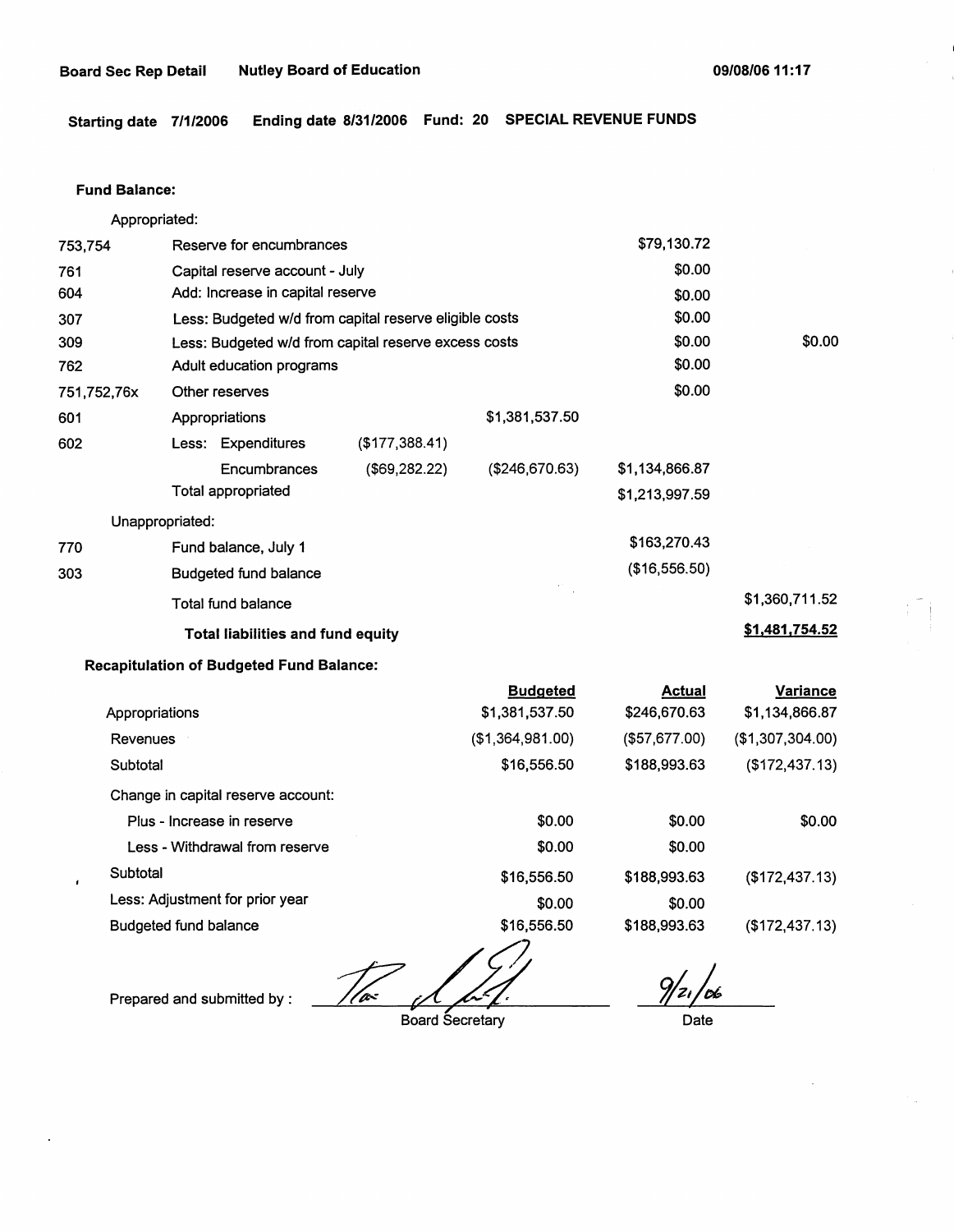**Starting date 7/1/2006** Ending **date 8/31/2006** Fund: **30 CAPITAL PROJECTS FUNDS** 

|             | <b>Assets and Resources</b>                 |                |                 |
|-------------|---------------------------------------------|----------------|-----------------|
|             | <b>Assets:</b>                              |                |                 |
| 101         | Cash in bank                                |                | \$3,166,945.76  |
| $102 - 106$ | <b>Cash Equivalents</b>                     |                | \$0.00          |
| 111         | Investments                                 |                | \$0.00          |
| 116         | Capital Reserve Account                     |                | \$0.00          |
| 121         | Tax levy Receivable                         |                | \$0.00          |
|             | Accounts Receivable:                        |                |                 |
| 132         | Interfund                                   | \$22,659.00    |                 |
| 141         | Intergovernmental - State                   | \$8,900,787.64 |                 |
| 142         | Intergovernmental - Federal                 | \$0.00         |                 |
| 143         | Intergovernmental - Other                   | \$40,000.00    |                 |
| 153, 154    | Other (net of estimated uncollectable of \$ | \$0.00         | \$8,963,446.64  |
|             | Loans Receivable:                           |                |                 |
| 131         | Interfund                                   | \$0.00         |                 |
| 151, 152    | Other (Net of estimated uncollectable of \$ | \$0.00         | \$0.00          |
|             | <b>Other Current Assets</b>                 |                | \$0.00          |
|             | <b>Resources:</b>                           |                |                 |
| 301         | <b>Estimated revenues</b>                   | \$0.00         |                 |
| 302         | Less revenues                               | \$0.00         | \$0.00          |
|             | <b>Total assets and resources</b>           |                | \$12,130,392.40 |
|             | <b>Liabilities and fund equity</b>          |                |                 |
|             | <b>Liabilities:</b>                         |                |                 |
| 411         | Intergovernmental accounts payable - state  |                | \$0.00          |

421 Accounts payable

- 431 Contracts payable
- 451 Loans payable
- 481 Deferred revenues<br>Other current liabilities

 $\mathcal{L}_{\mathbf{A}}$ 

\$0.00 \$0.00 \$0.00 \$8,421,365.00 \$23,481.48

**Total liabilities** 

**\$8,444,846.48**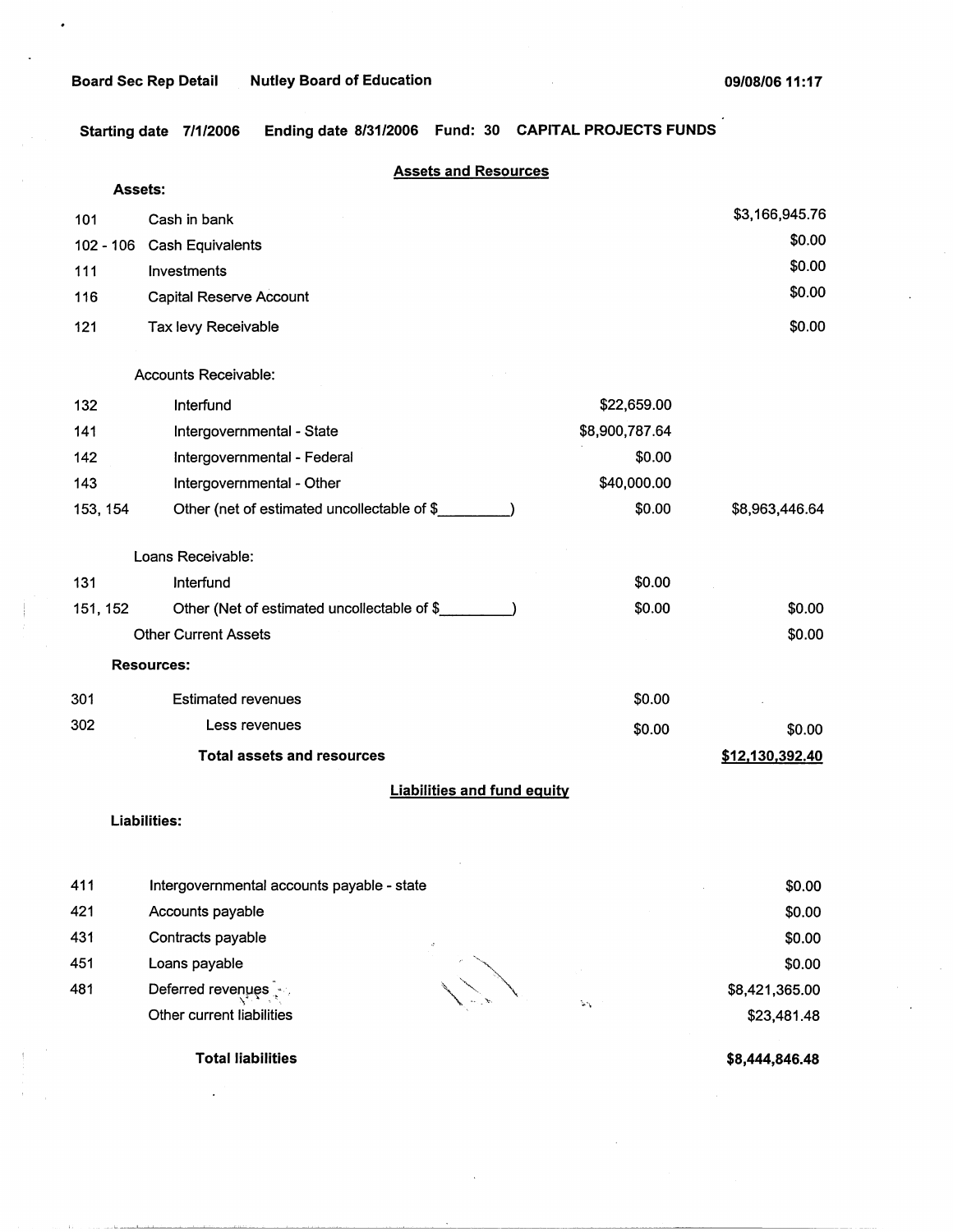Starting date 7/1/2006 Ending date 8/31/2006 Fund: 30 CAPITAL PROJECTS FUNDS

#### Fund **Balance:**

Appropriated: 753,754 Reserve for encumbrances Capital reserve account - July Add: Increase in capital reserve 761 604 307 309 762 751,752,76x 601 Less: Budgeted w/d from capital reserve eligible costs Less: Budgeted w/d from capital reserve excess costs Adult education programs Other reserves Appropriations \$16,419,603.57 602 770 303 Less: Expenditures (\$4,310,705.65) Encumbrances (\$11,559,735.73) (\$15,870,441.38) Total appropriated Unappropriated: Fund balance, July 1 Budgeted fund balance Total fund balance **Total liabilities and fund equity Recapitulation of Budgeted Fund Balance: Budgeted**  \$27,394,439.36 \$0.00 \$0.00 \$0.00 \$0.00 \$0.00 \$13,393,710.66 \$549,162.19 \$41,337,312.21 (\$21,232,162.72) (\$16,419,603.57) **Actual**  \$0.00 \$3,685,545.92 **\$12,130,392.40 Variance** 

|                                    | Buagetea        | Actual          | variance     |
|------------------------------------|-----------------|-----------------|--------------|
| Appropriations                     | \$16,419,603.57 | \$15,870,441.38 | \$549,162.19 |
| Revenues                           | \$0.00          | \$0.00          | \$0.00       |
| Subtotal                           | \$16,419,603.57 | \$15,870,441.38 | \$549,162.19 |
| Change in capital reserve account: |                 |                 |              |
| Plus - Increase in reserve         | \$0.00          | \$0.00          | \$0.00       |
| Less - Withdrawal from reserve     | \$0.00          | \$0.00          |              |
| Subtotal                           | \$16,419,603.57 | \$15,870,441.38 | \$549,162.19 |
| Less: Adjustment for prior year    | \$0.00          | \$0.00          |              |
| <b>Budgeted fund balance</b>       | \$16,419,603.57 | \$15,870,441.38 | \$549,162.19 |
|                                    |                 | $\mathbf{r}$ .  |              |

/fe<

Prepared and submitted by :

Board Secretary

 $9/2/66$ 

Date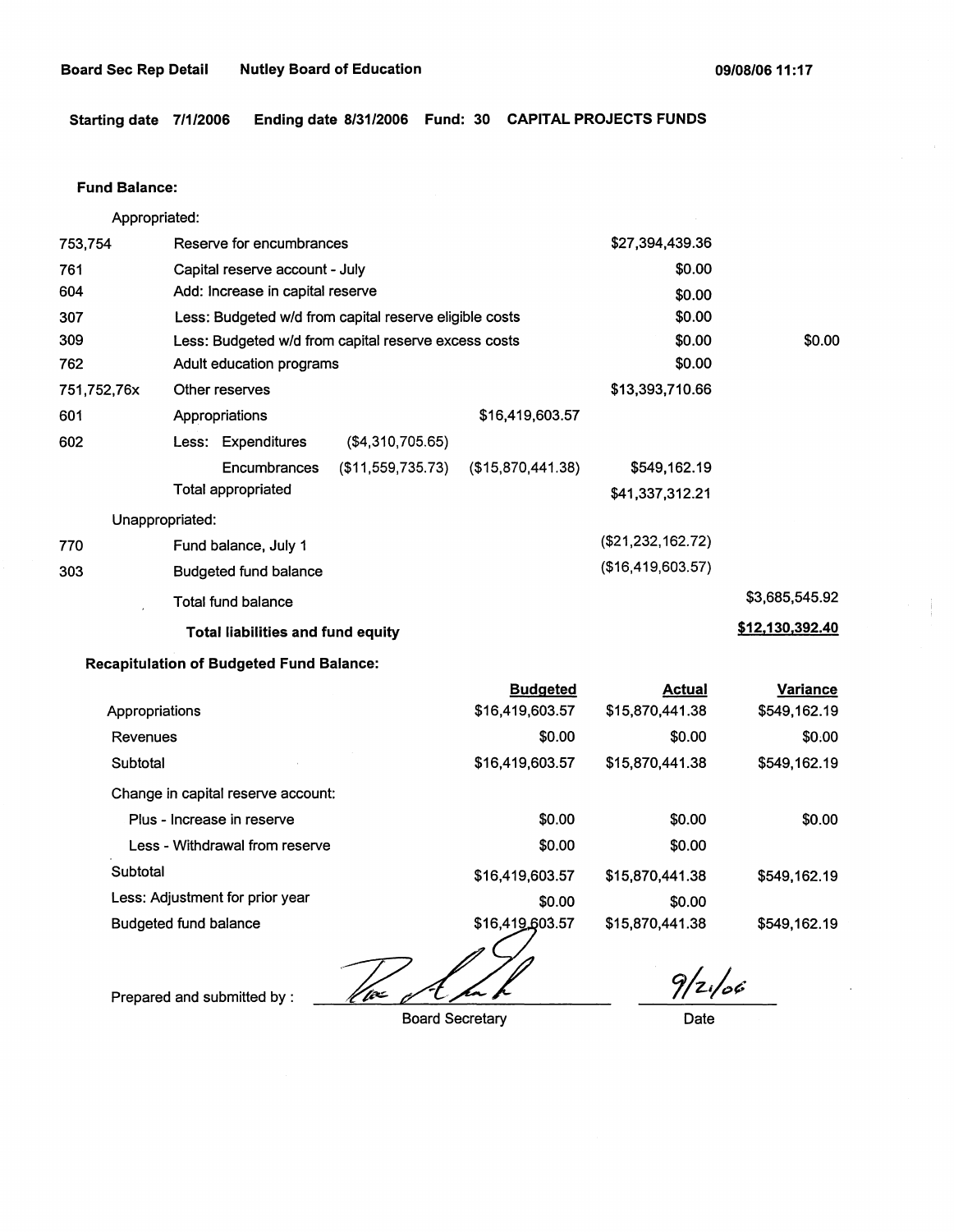$\bullet$ 

**Starting date 7/1/2006 Ending date 8/31/2006 Fund: 40 DEBT SERVICE FUNDS** 

|                | <b>Assets and Resources</b>                 |                |                |
|----------------|---------------------------------------------|----------------|----------------|
| <b>Assets:</b> |                                             |                | (\$470,221.38) |
| 101            | Cash in bank                                |                | \$0.00         |
| $102 - 106$    | Cash Equivalents                            |                | \$0.00         |
| 111            | Investments                                 |                | \$0.00         |
| 116            | Capital Reserve Account                     |                |                |
| 121            | Tax levy Receivable                         |                | \$0.00         |
|                | Accounts Receivable:                        |                |                |
| 132            | Interfund                                   | \$21,747.60    |                |
| 141            | Intergovernmental - State                   | \$0.00         |                |
| 142            | Intergovernmental - Federal                 | \$0.00         |                |
| 143            | Intergovernmental - Other                   | \$0.00         |                |
| 153, 154       | Other (net of estimated uncollectable of \$ | \$0.00         | \$21,747.60    |
|                | Loans Receivable:                           |                |                |
| 131            | Interfund                                   | \$0.00         |                |
| 151, 152       | Other (Net of estimated uncollectable of \$ | \$0.00         | \$0.00         |
|                | <b>Other Current Assets</b>                 |                | \$0.00         |
|                | <b>Resources:</b>                           |                |                |
| 301            | <b>Estimated revenues</b>                   | \$1,279,362.00 |                |
| 302            | Less revenues                               | (\$4,234.00)   | \$1,275,128.00 |
|                | <b>Total assets and resources</b>           |                | \$826,654.22   |
|                | <b>Liabilities and fund equity</b>          |                |                |
|                | Liabilities:                                |                |                |
| 101            | Cash in bank                                |                | (\$470,221.38) |
| 411            | Intergovernmental accounts payable - state  |                | \$0.00         |
| 421            | Accounts payable                            |                | \$0.00         |
| 431            | Contracts payable                           |                | \$0.00         |
| 451            | Loans payable                               |                | \$0.00         |
| 481            | Deferred revenues                           |                | \$0.00         |
|                | Other current liabilities                   |                | \$0.00         |
|                | <b>Total liabilities</b>                    |                | \$0.00         |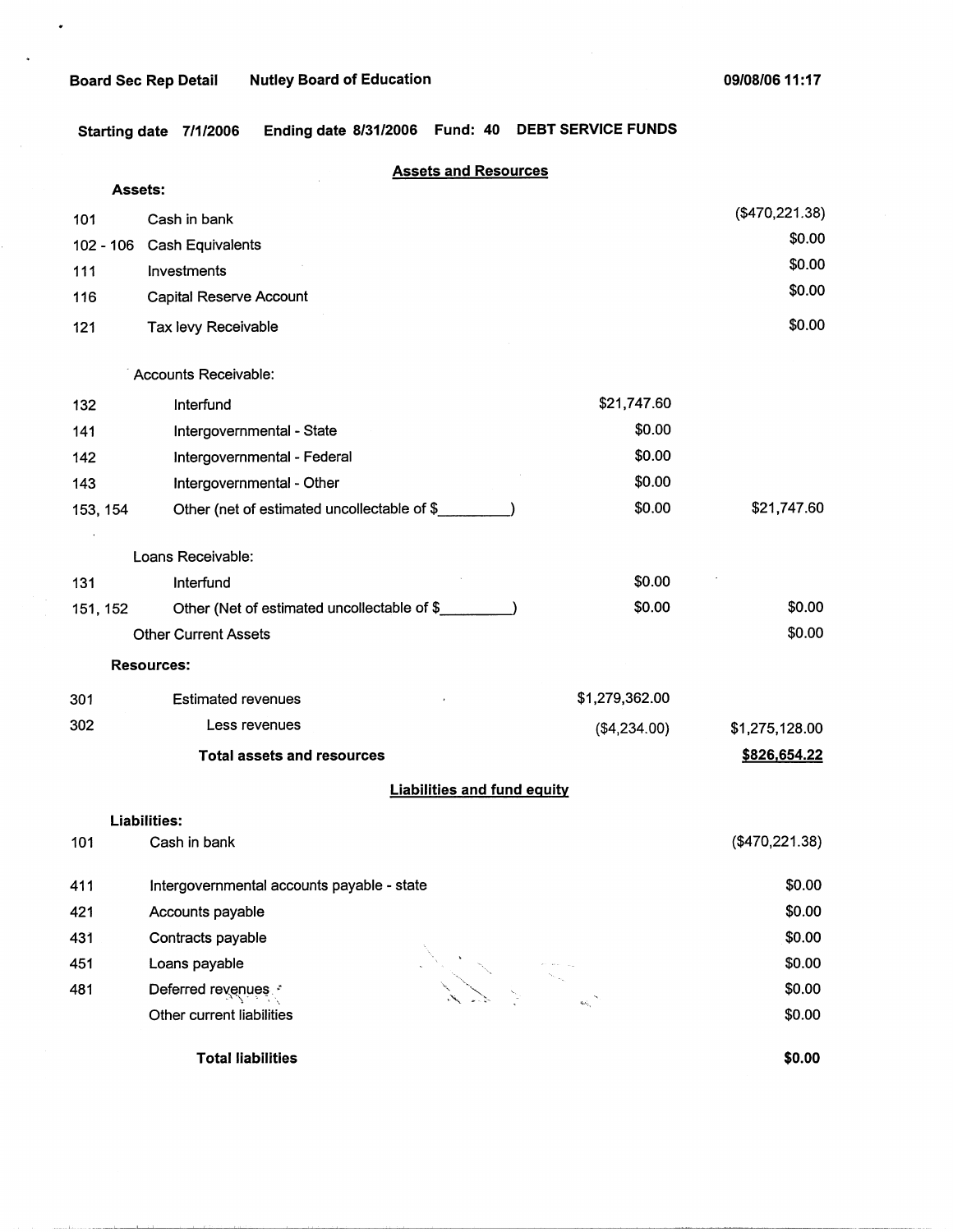**Starting date 7/1/2006 Ending date 8/31/2006 Fund: 40 DEBT SERVICE FUNDS** 

#### **Fund Balance:**

753,754 761 604 Appropriated: Reserve for encumbrances Capital reserve account - July Add: Increase in capital reserve 307 309 762 751,752,76x 601 Less: Budgeted w/d from capital reserve eligible costs Less: Budgeted w/d from capital reserve excess costs Adult education programs 602 770 303 Other reserves Appropriations Less: Expenditures **Encumbrances** Total appropriated Unappropriated: Fund balance, July 1 Budgeted fund balance Total fund balance (\$467,963.00) (\$826,653.00) \$1,294,617.00 (\$1,294,616.00) **Total liabilities and fund equity**  \$826,653.00 \$0.00 \$0.00 \$0.00 \$0.00 \$0.00 \$0.00 \$1.00 \$826,654.00 \$15,254.72 (\$15,255.00) \$0.00 \$826,653.72 **\$826,653.72** 

### **Recapitulation of Budgeted Fund Balance:**

|                                    | <b>Budgeted</b>  | <b>Actual</b>  | <b>Variance</b>  |
|------------------------------------|------------------|----------------|------------------|
| Appropriations                     | \$1,294,617.00   | \$1,294,616.00 | \$1.00           |
| Revenues                           | (\$1,279,362.00) | ( \$4,234.00)  | (\$1,275,128.00) |
| Subtotal                           | \$15,255.00      | \$1,290,382.00 | (\$1,275,127.00) |
| Change in capital reserve account: |                  |                |                  |
| Plus - Increase in reserve         | \$0.00           | \$0.00         | \$0.00           |
| Less - Withdrawal from reserve     | \$0.00           | \$0.00         |                  |
| Subtotal                           | \$15,255.00      | \$1,290,382.00 | (\$1,275,127.00) |
| Less: Adjustment for prior year    | \$0.00           | \$0.00         |                  |
| <b>Budgeted fund balance</b>       | \$15,255.00      | \$1,290,382.00 | (\$1,275,127.00) |

Prepared and submitted by :  $\sqrt{c}$ 

Board Secretary

*,/4jt:* 

Date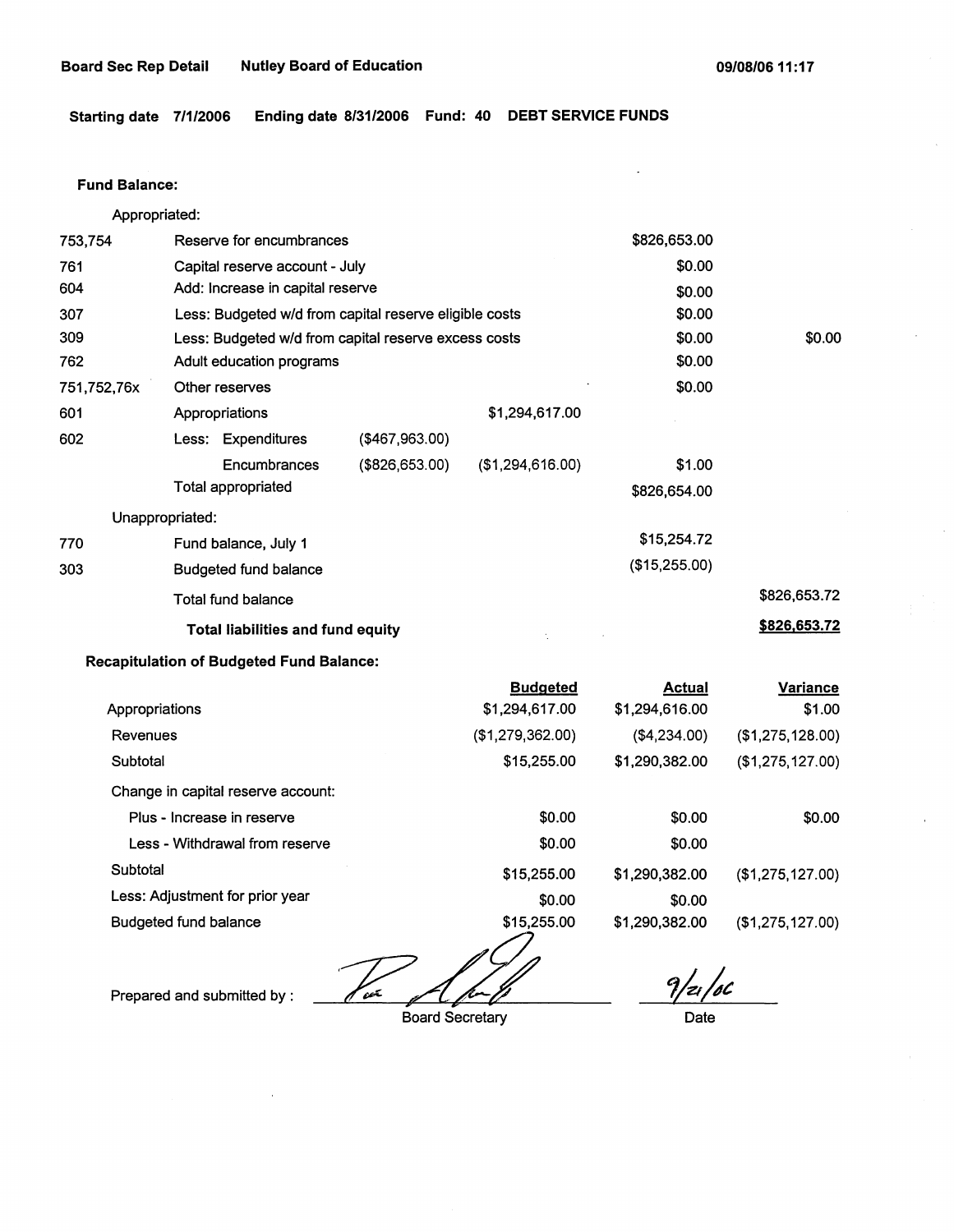$\bullet$ 

**Starting date 7/1/2006 Ending date 8/31/2006 Fund: 50 ENTERPRISE FUND** 

|          | <b>Assets and Resources</b>                 |              |             |
|----------|---------------------------------------------|--------------|-------------|
|          | <b>Assets:</b>                              |              |             |
| 101      | Cash in bank                                |              | \$43,091.96 |
|          | 102 - 106 Cash Equivalents                  |              | \$0.00      |
| 111      | Investments                                 |              | \$0.00      |
| 116      | Capital Reserve Account                     |              | \$0.00      |
| 121      | Tax levy Receivable                         |              | \$0.00      |
|          | Accounts Receivable:                        |              |             |
| 132      | Interfund                                   | \$0.00       |             |
| 141      | Intergovernmental - State                   | \$4,792.02   |             |
| 142      | Intergovernmental - Federal                 | (\$5,887.30) |             |
| 143      | Intergovernmental - Other                   | \$468.72     |             |
| 153, 154 | Other (net of estimated uncollectable of \$ | \$8,146.72   | \$7,520.16  |
|          | Loans Receivable:                           |              |             |
| 131      | Interfund                                   | \$0.00       |             |
| 151, 152 | Other (Net of estimated uncollectable of \$ | \$0.00       | \$0.00      |
|          | <b>Other Current Assets</b>                 |              | \$15,874.03 |
|          | <b>Resources:</b>                           |              |             |
| 301      | <b>Estimated revenues</b>                   | \$0.00       |             |
| 302      | Less revenues                               | ( \$31.89)   | (\$31.89)   |
|          | <b>Total assets and resources</b>           |              | \$66,454.26 |
|          | <b>Liabilities and fund equity</b>          |              |             |
|          | Liabilities:                                |              |             |
|          |                                             |              |             |
| 411      | Intergovernmental accounts payable - state  |              | \$0.00      |
| 421      | Accounts payable                            |              | \$0.00      |
| 431      | Contracts payable                           |              | \$0.00      |
| 451      | Loans payable                               |              | \$0.00      |
| 481      | Deferred revenues                           |              | \$0.00      |

**Total liabilities** 

Other current liabilities

**\$32,116.50** 

\$32,116.50

 $\bar{\phi}$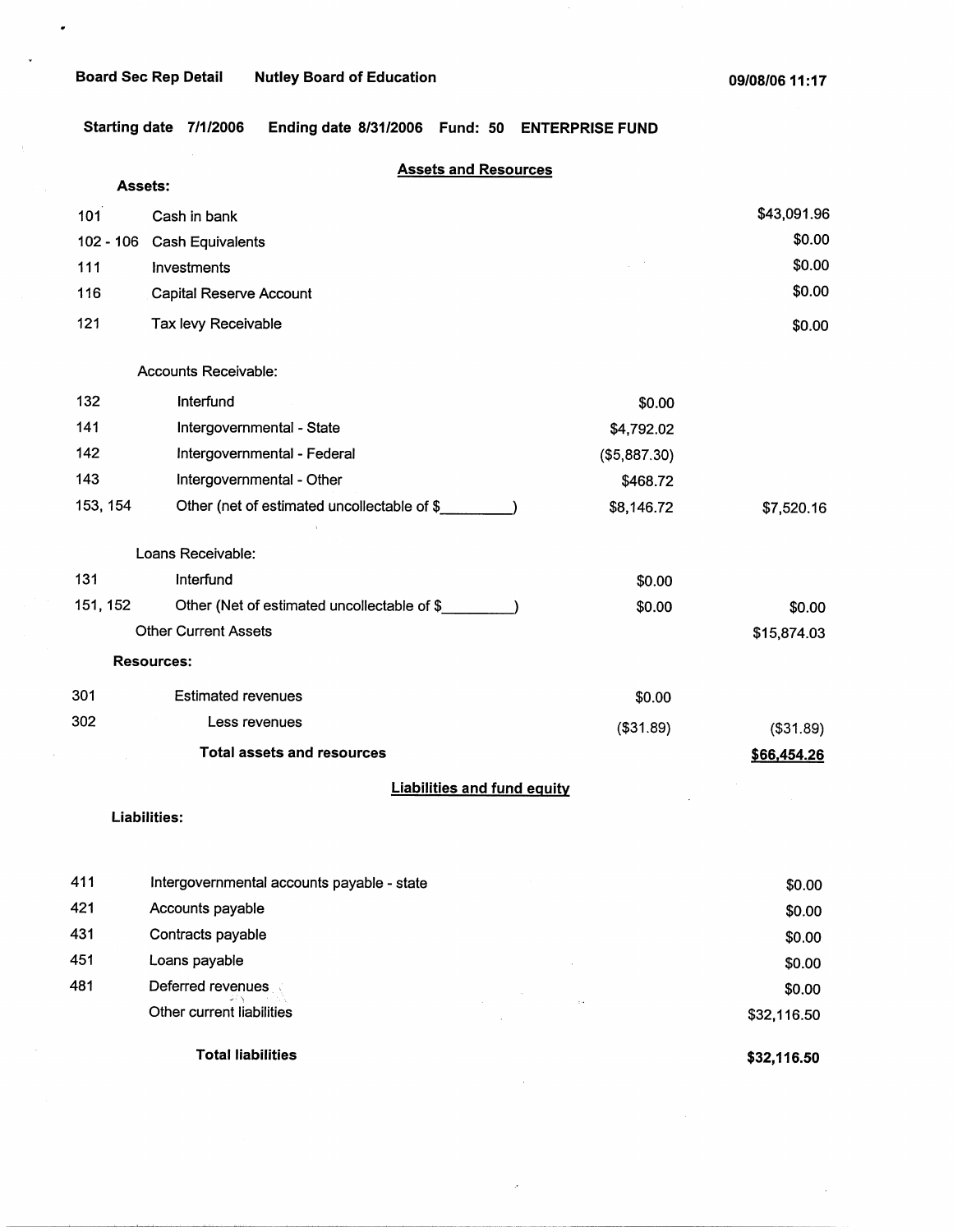**Starting date 7/1/2006 Ending date 8/31/2006 Fund: 50 ENTERPRISE FUND** 

### **Fund Balance:**

Appropriated:

| 753,754         | Reserve for encumbrances                               |                                |                | \$197,576.37   |             |
|-----------------|--------------------------------------------------------|--------------------------------|----------------|----------------|-------------|
| 761             |                                                        | Capital reserve account - July |                | \$0.00         |             |
| 604             | Add: Increase in capital reserve                       |                                |                | \$0.00         |             |
| 307             | Less: Budgeted w/d from capital reserve eligible costs |                                |                | \$0.00         |             |
| 309             | Less: Budgeted w/d from capital reserve excess costs   |                                |                | \$0.00         | \$0.00      |
| 762             | Adult education programs                               |                                |                | \$0.00         |             |
| 751,752,76x     | Other reserves                                         |                                |                | \$0.00         |             |
| 601             | Appropriations                                         |                                | \$981,532.14   |                |             |
| 602             | Less: Expenditures                                     | (\$16,268.87)                  |                |                |             |
|                 | Encumbrances                                           | (\$170,512.87)                 | (\$186,781.74) | \$794,750.40   |             |
|                 | Total appropriated                                     |                                |                | \$992,326.77   |             |
| Unappropriated: |                                                        |                                |                |                |             |
| 770             | Fund balance, July 1                                   |                                |                | \$23,543.13    |             |
| 303             | <b>Budgeted fund balance</b>                           |                                |                | (\$981,532.14) |             |
|                 | Total fund balance                                     |                                |                |                | \$34,337.76 |
|                 | <b>Total liabilities and fund equity</b>               |                                |                |                | \$66,454.26 |
|                 | <b>Recapitulation of Budgeted Fund Balance:</b>        |                                |                |                |             |

|                                    | <b>Budgeted</b> | <b>Actual</b> | <b>Variance</b> |
|------------------------------------|-----------------|---------------|-----------------|
| Appropriations                     | \$981,532.14    | \$186,781.74  | \$794,750.40    |
| Revenues                           | \$0.00          | (\$31.89)     | \$31.89         |
| Subtotal                           | \$981,532.14    | \$186,749.85  | \$794,782.29    |
| Change in capital reserve account: |                 |               |                 |
| Plus - Increase in reserve         | \$0.00          | \$0.00        | \$0.00          |
| Less - Withdrawal from reserve     | \$0.00          | \$0.00        |                 |
| Subtotal                           | \$981,532.14    | \$186,749.85  | \$794.782.29    |
| Less: Adjustment for prior year    | \$0.00          | \$0.00        |                 |
| Budgeted fund balance              | \$981,532.14    | \$186,749.85  | \$794,782.29    |

; ~A//

Prepared and submitted by :

Board Secretary

*7/4;/4(* 

Date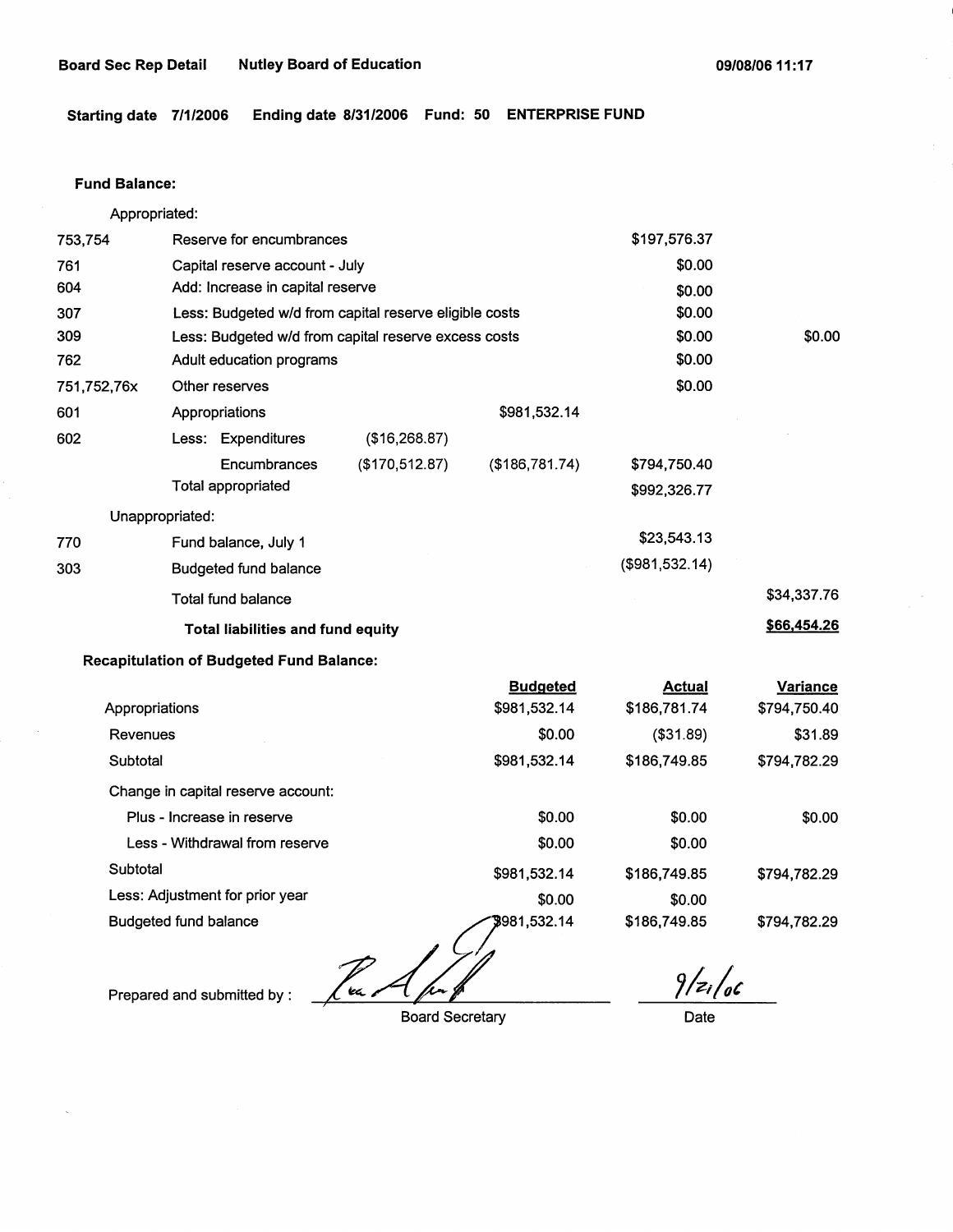$\bullet$ 

**Starting date 7/1/2006 Ending date 8/31/2006 Fund: 55 EXTENDED DAY** 

### **Assets and Resources**

| <b>Assets:</b> |                                             |              |              |
|----------------|---------------------------------------------|--------------|--------------|
| 101            | Cash in bank                                |              | \$136,962.00 |
| $102 - 106$    | Cash Equivalents                            |              | \$500.00     |
| 111            | Investments                                 |              | \$0.00       |
| 116            | <b>Capital Reserve Account</b>              |              | \$0.00       |
| 121            | Tax levy Receivable                         |              | \$0.00       |
|                | <b>Accounts Receivable:</b>                 |              |              |
| 132            | Interfund                                   | \$38,836.94  |              |
| 141            | Intergovernmental - State                   | \$0.00       |              |
| 142            | Intergovernmental - Federal                 | \$0.00       |              |
| 143            | Intergovernmental - Other                   | \$0.00       |              |
| 153, 154       | Other (net of estimated uncollectable of \$ | \$0.00       | \$38,836.94  |
|                | Loans Receivable:                           |              |              |
| 131            | Interfund                                   | \$0.00       |              |
| 151, 152       | Other (Net of estimated uncollectable of \$ | \$0.00       | \$0.00       |
|                | <b>Other Current Assets</b>                 |              | \$0.00       |
|                | <b>Resources:</b>                           |              |              |
| 301            | <b>Estimated revenues</b>                   | \$0.00       |              |
| 302            | Less revenues                               | (\$9,140.99) | (\$9,140.99) |
|                | <b>Total assets and resources</b>           |              | \$167,157.95 |
|                | <b>Liabilities and fund equity</b>          |              |              |

**Liabilities:** 

 $\pm$ 

| 411 | Intergovernmental accounts payable - state | \$0.00       |
|-----|--------------------------------------------|--------------|
| 421 | Accounts payable                           | \$0.00       |
| 431 | Contracts payable                          | \$0.00       |
| 451 | Loans payable                              | \$0.00       |
| 481 | Deferred revenues                          | \$0.00       |
|     | Other current liabilities                  | \$183,840.66 |
|     |                                            |              |

Total liabilities

**\$183,840.66**